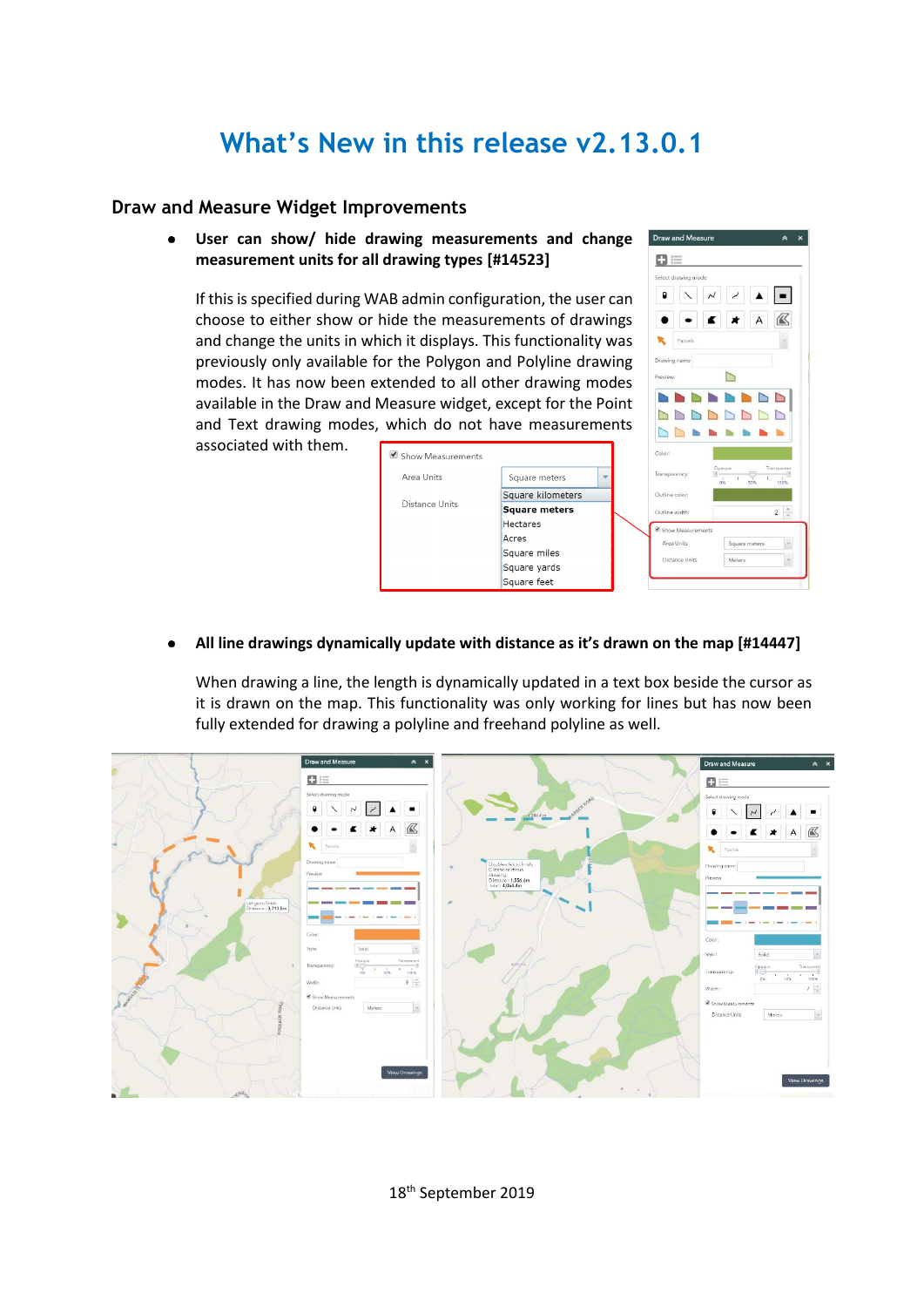### **Workflow improvement when creating a drawing by Feature [#14642]**

When creating a drawing from a Feature, the widget does not switch to the Drawings List tab automatically after each drawing anymore (which disables the drawing tool). The drawing tool stays active and multiple drawings can be created back to back without the user being interrupted by the widget opening a new workflow.

# **Issues Addressed in this Release**

**Google+ removed as an option to share with in the Share Plus widget [14452]**

The Share Plus widget can be used to share the current view of Waahi, including the current map extent and graphics added on the map, in a short URL by using Facebook, Twitter and Email. Google+ as an option in both user and admin interfaces has been removed, since Google+ was shut down.

## **Attachments not showing in Results widget [#14451]**

The Results widget is a centralised point of display showing all results generated by the other widgets, including feature attachments.

**Clear button in Select Plus widget not always clearing all at once [#14171]**

When clearing a selection made by Feature type, using the "Clear" button now clears the entire selection at once and doesn't have to be pressed more than once like in some cases previously.

## **Distance and Area units set during configuration is now adhered to by the Draw and Measure widget [#14169]**

Distance and area units can be set by the Admin during WAB configuration for drawings made by the user. These settings are now adhered to by the widget as the default measurement units, instead of defaulting to kilometres for distances and squared kilometres for areas.

## **Default Button style when there's no settings in Portal [#14435]**

The buttons in all widgets in the Waahi theme looks for Organisation Shared Theme settings in Portal. In the case where no Organisation Shared Theme settings are specified for Buttons, the Waahi Theme has been enhanced and extended into all apps to ensure consistent Button styling.